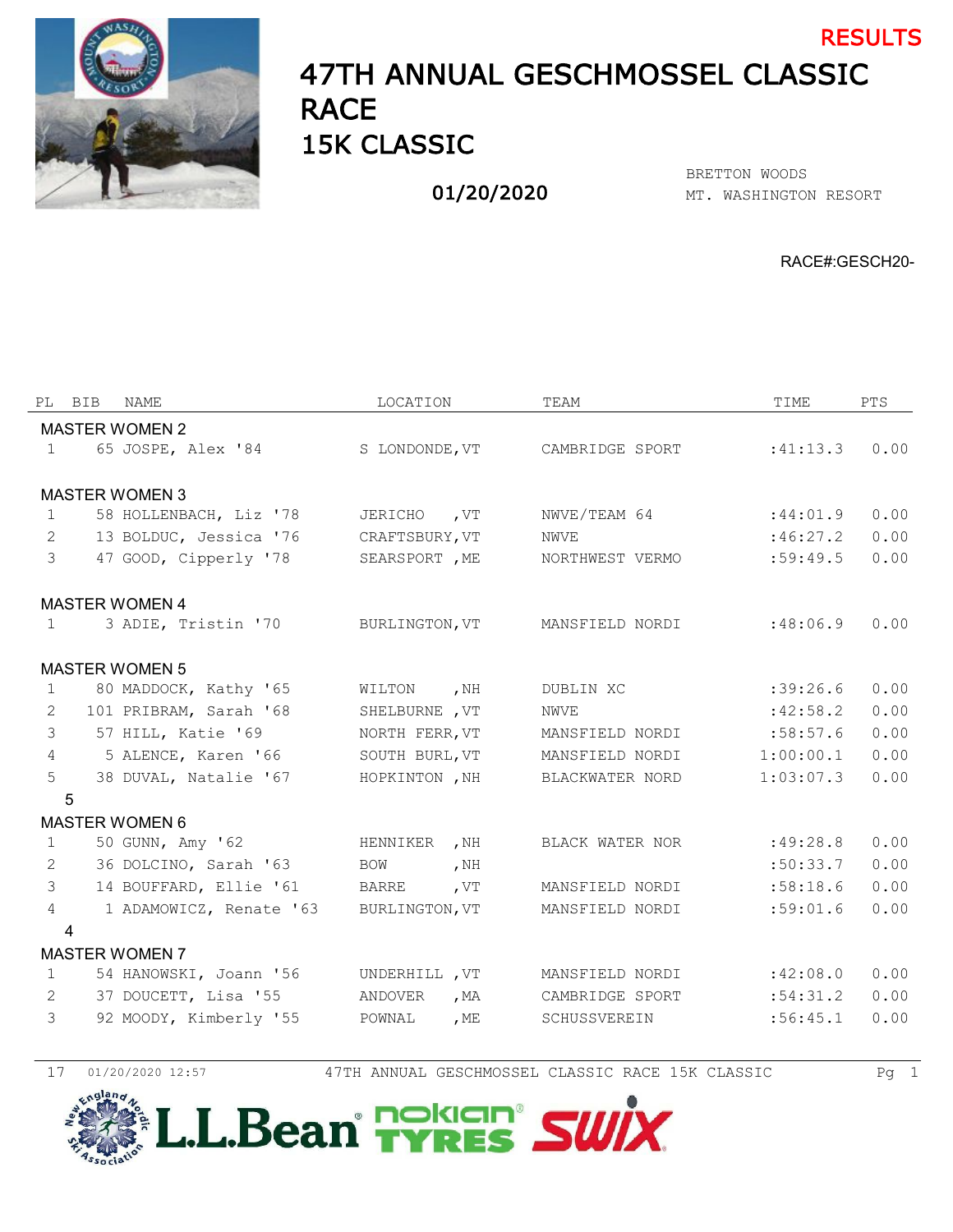|                | PL BIB                | NAME                                 | LOCATION       |        | TEAM            | TIME      | PTS  |
|----------------|-----------------------|--------------------------------------|----------------|--------|-----------------|-----------|------|
|                |                       | <b>MASTER WOMEN 8</b>                |                |        |                 |           |      |
| $\mathbf{1}$   |                       | 56 HELLER OSGOOD, Mary '54 PUTNEY    |                | , VT   | PUTNEY SKI CLUB | :46:01.3  | 0.00 |
| 2              |                       | 94 NEWTON, Jody '52                  | WAYLAND        | , $MA$ | CSU             | 1:00:31.4 | 0.00 |
|                |                       |                                      |                |        |                 |           |      |
|                | <b>MASTER WOMEN 9</b> |                                      |                |        |                 |           |      |
| 1              |                       | 61 HOSMER, Trina '45                 | STOWE          | , $VT$ | STOWE NORDIC CL | :47:36.0  | 0.00 |
|                |                       |                                      |                |        |                 |           |      |
|                |                       | <b>MASTER WOMEN 10</b>               |                |        |                 |           |      |
| $\mathbf{1}$   |                       | 9 BERMAN, Sara Mae '36 CAMBRIDGE, MA |                |        | CSU             | 1:47:48.0 | 0.00 |
|                |                       |                                      |                |        |                 |           |      |
|                | <b>MASTER MEN 1</b>   |                                      |                |        |                 |           |      |
| 1              |                       | 40 EVANS-BROWN, Sam '86              | CONCORD        | , NH   | CONCORD NORDIC  | :33:18.4  | 0.00 |
| 2              |                       | 114 TERKO, Adam '89                  | JERICHO        | , $VT$ | MANSFIELD NORDI | :34:24.0  | 0.00 |
| 3              |                       | 127 WILLIAMS, Tristan '86            | CHOCORUA       | , NH   |                 | :35:43.2  | 0.00 |
| 4              |                       | 85 MILLAR, Michael '86               | SOUTH BURL, VT |        | MANSFIELD NORDI | :37:38.1  | 0.00 |
|                | 4                     |                                      |                |        |                 |           |      |
|                | <b>MASTER MEN 2</b>   |                                      |                |        |                 |           |      |
| 1              |                       | 81 MAGNAN, Tyler '83                 | ST. ALBANS, VT |        | NWVE            | :34:59.7  | 0.00 |
| 2              |                       | 71 LABER, Nate '81                   | RICHMOND , VT  |        | MANSFIELD NORDI | :35:00.0  | 0.00 |
| 3              |                       | 132 OFSEVIT, Ari '85                 |                |        |                 | :38:47.2  | 0.00 |
| $\overline{4}$ |                       | 34 DEYLING, Brett '84                | LIVERMORE , ME |        |                 | :41:32.7  | 0.00 |
| 5              |                       | 74 LEINO, Russell '82                | <b>BELMONT</b> | , $MA$ |                 | :44:22.1  | 0.00 |
|                | 5                     |                                      |                |        |                 |           |      |
|                | <b>MASTER MEN 3</b>   |                                      |                |        |                 |           |      |
| $\mathbf{1}$   |                       | 118 TREMBLE, Eric '78                | JERICHO        | , $VT$ | NWVE            | :35:57.8  | 0.00 |
| 2              |                       | 116 TRAUTZ, Nick '77                 | HEBRON         | , $ME$ | HEBRON SKI CLUB | :36:03.9  | 0.00 |
| 3              |                       | 45 GALLAUDET, Eli '75                | ANDOVER        | , $MA$ | CSU             | :37:56.9  | 0.00 |
| $\overline{4}$ |                       | 12 BOLDUC, Damian '77                | CRAFTSBURY, VT |        | NWVE            | :39:09.9  | 0.00 |
| 5              |                       | 69 KRONBUEGEL, Martin '76            | BELMONT        | , MA   |                 | :40:26.6  | 0.00 |
| 6              |                       | 21 CHALMERS, Dave '78                | YARMOUTH       | , $ME$ | HEBRON SKI CLUB | :48:28.7  | 0.00 |
|                | 6                     |                                      |                |        |                 |           |      |
|                | <b>MASTER MEN 4</b>   |                                      |                |        |                 |           |      |
| $\mathbf 1$    |                       | 30 DARLING, Eric '73                 | SHELBURNE , VT |        | NWVE            | :35:58.0  | 0.00 |
| $\overline{c}$ |                       | 108 SAKALOWSKY, John '71             | NEWTON, MA     |        | CAMBRIDGE SPORT | :36:02.3  | 0.00 |
| 3              |                       | 106 ROTHE, Rob '70                   | HOPKINTON, NH  |        | HOPKINTON NORDI | :41:20.2  | 0.00 |
| $\overline{4}$ |                       | 31 DARLING, Kyle '74                 | RICHMOND , VT  |        | NWVE            | :42:44.8  | 0.00 |
| 5              |                       | 89 MOLLANO, Anthony '74              | HOPKINTON , NH |        | BLACKWATER NH   | :47:37.3  | 0.00 |
| 6              |                       | 53 HANNON, David '71                 | WEST ROXBU, MA |        | DUBLIN XC       | :49:50.6  | 0.00 |
|                | 6                     |                                      |                |        |                 |           |      |
|                | <b>MASTER MEN 5</b>   |                                      |                |        |                 |           |      |
| $\mathbf{1}$   |                       | 52 HAMILTON, Ed '66                  | SHELBURNE , VT |        | NWVE            | :40:09.7  | 0.00 |
| 2              |                       | 26 COOLEY, John '69                  | CENTER SAN, NH |        |                 | :40:40.5  | 0.00 |
| 3              |                       | 68 KREMZNER, Stuart '65              | BOW            | , NH   | BLACKWATER NORD | :41:43.1  | 0.00 |
| 4              |                       | 46 GIERSCH, Pat '66                  | NATICK         | , MA   | CAMBRIDGE SPORT | :43:42.6  | 0.00 |
|                |                       |                                      |                |        |                 |           |      |

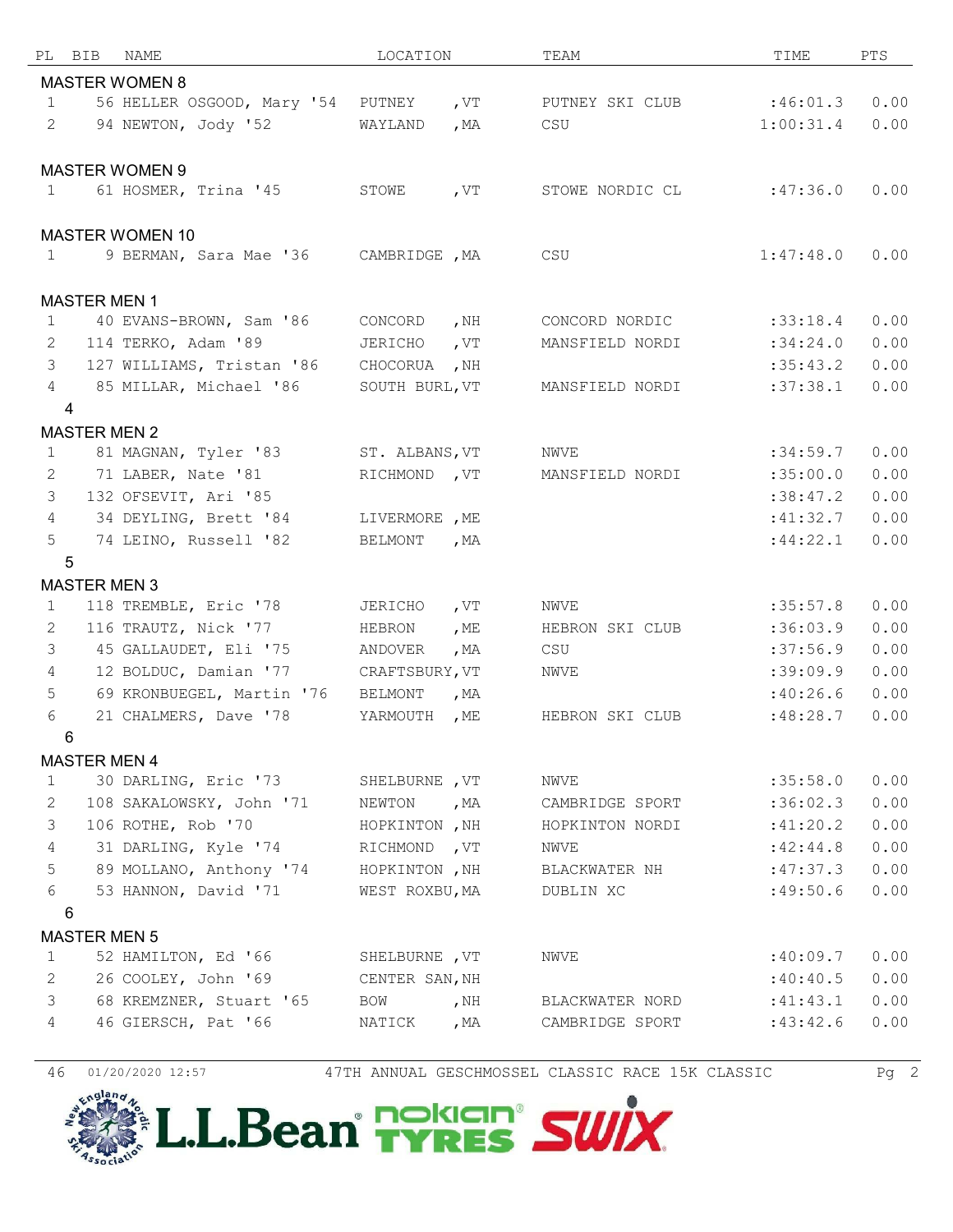|                   | PL BIB              | NAME                       | LOCATION              |        | TEAM            | TIME      | PTS  |
|-------------------|---------------------|----------------------------|-----------------------|--------|-----------------|-----------|------|
|                   | <b>MASTER MEN 5</b> |                            |                       |        |                 |           |      |
| 5                 |                     | 76 LINTZ, Jeffrey '67      | SIFFERN               | , $NY$ |                 | :54:18.4  | 0.00 |
| 6                 |                     | 25 COLLINS, William '66    | NORTH YARM, ME        |        |                 | :56:08.2  | 0.00 |
| $7\phantom{.0}$   |                     | 70 KRUEGER, Clinton '69    | MILTON                | , $MA$ | CAMBRIDGE SPORT | :56:25.5  | 0.00 |
| 8                 |                     | 79 LEPICH, Jim '66         | <b>BETHEL</b>         | , $ME$ | BETHEL OUTING C | :57:44.8  | 0.00 |
|                   | 8                   |                            |                       |        |                 |           |      |
|                   | <b>MASTER MEN 6</b> |                            |                       |        |                 |           |      |
| 1                 |                     | 131 WRIGHT, Stephen '61    | WATERBURY, VT         |        | NWVE            | :39:14.1  | 0.00 |
| 2                 |                     | 86 MILNE, Andrew '63       | MEDFORD               | , $MA$ | CSU             | :40:34.5  | 0.00 |
| $\mathcal{S}$     |                     | 103 RODD, Jonathan '60     | WILLISTON, VT         |        | NORTHWEST ENDUR | :44:03.6  | 0.00 |
| $\overline{4}$    |                     | 10 BLAIR, Ian '62          | <b>BETHEL</b>         | , ME   | #NAME?          | :44:48.2  | 0.00 |
| 5                 |                     | 77 LONGENBACH, Kort '62    | WILLISTON, VT         |        | MANSFIELD NORDI | :45:41.7  | 0.00 |
| 6                 |                     | 102 RODD, Daniel '60       | AMHERST               | , $NH$ | AMHERST SKI ASS | :46:02.2  | 0.00 |
| $7\phantom{.0}$   |                     | 84 MESSIER, Steve '60      | JEFFERSONV, VT        |        | MANSFIELD NORDI | :47:51.7  | 0.00 |
| 8                 |                     | 111 SMITH, Thomas '63      | WELLESLEY , MA        |        | TEAM NENSA      | :48:06.0  | 0.00 |
| 9                 |                     | 4 ADKISSON, Jim '62        | JERICHO               | , $VT$ | MANSFIELD NORDI | :49:30.6  | 0.00 |
| 10                |                     | 130 WITMER, John '63       | <b>WILLISTON</b> , VT |        | <b>NWVE</b>     | :49:51.9  | 0.00 |
| 11                |                     | 93 NAIMIE, Christopher '63 | WILMOT                | , NH   | BOW NORDIC      | :50:10.0  | 0.00 |
| $12 \overline{ }$ |                     | 133 COLEMAN, Michael '61   |                       |        |                 | :50:23.8  | 0.00 |
|                   | 12                  |                            |                       |        |                 |           |      |
|                   | <b>MASTER MEN 7</b> |                            |                       |        |                 |           |      |
| $\mathbf{1}$      |                     | 15 BRADLEE, Robert '57     | NORTH BILL, MA        |        | WIDE MEADOW SKI | :38:56.4  | 0.00 |
| 2                 |                     | 153 LUCY, Nathaniel '57    | INTERVALE , NH        |        |                 | :39:55.1  | 0.00 |
| 3                 |                     | 129 WING, Bryce '58        | HANOVER               | , NH   | FORD SAYRE      | :39:56.5  | 0.00 |
| $\overline{4}$    |                     | 42 FALTUS, Robert '57      | WATERTOWN, MA         |        | CAMBRIDGE SPORT | :43:18.2  | 0.00 |
| 5                 |                     | 96 OLAFSEN, Steven '56     | CENTER SAN, NH        |        | SANDWICH OUTING | :51:21.6  | 0.00 |
| 6                 |                     | 64 JOHNSON, Eric '57       | WESTFORD , VT         |        | MANSFIELD NORDI | 1:00:19.1 | 0.00 |
|                   | 6                   |                            |                       |        |                 |           |      |
|                   | <b>MASTER MEN 8</b> |                            |                       |        |                 |           |      |
| 1                 |                     | 51 GUNN, Charlie '54       | HENNIKER , NH         |        | BLACK WATER NOR | :39:59.3  | 0.00 |
| $\mathbf{2}$      |                     | 55 HARRIS, Peter '52       | DERBY LINE, VT        |        | CRAFTSBURY      | :40:55.9  | 0.00 |
| 3                 |                     | 43 FREDERICKS, James '50   | UNDERHILL , VT        |        | MANSFIELD NORDI | :42:41.7  | 0.00 |
| $\overline{4}$    |                     | 97 OSGOOD, Chris '53       | PUTNEY , VT           |        | PUTNEY SKI CLUB | :49:37.0  | 0.00 |
| 5                 |                     | 109 SCANNELL, Gordon '52   | POWNAL, ME            |        | SCHUSSVEREIN SK | :50:37.3  | 0.00 |
| 6                 |                     | 59 HOLMES, Graham '53      | WAYLAND               | , MA   | CSU             | :50:56.4  | 0.00 |
| 7                 |                     | 6 BAUMERT, Daniel '53      | LEVANT                | , ME   |                 | :57:58.4  | 0.00 |
| 8                 |                     | 128 WILSON, Roger '52      | WINCHESTER, MA        |        | DRIFTER-XC      | :59:37.1  | 0.00 |
|                   | 8                   |                            |                       |        |                 |           |      |
|                   | <b>MASTER MEN 9</b> |                            |                       |        |                 |           |      |
| $\mathbf{1}$      |                     | 44 FREEMAN, Donavon '48    | ANDOVER               | , NH   | MT WASHINGTON N | :45:32.3  | 0.00 |
| 2                 |                     | 73 LAZENBY, John '49       | MONTPELIER, VT        |        | ONION RIVER NOR | :46:39.6  | 0.00 |
| 3                 |                     | 66 KIMBALL, Kenneth '47    | JACKSON               | , NH   | MOUNT WASHINGTO | :49:19.2  | 0.00 |
| $\overline{4}$    |                     | 110 SIREN, Raul '45        | ATHENS                | , ME   |                 | :49:33.4  | 0.00 |
| 5                 |                     | 11 BLAND, Perry '49        | WESTFORD , VT         |        | NWVE            | :50:22.4  | 0.00 |
|                   |                     |                            |                       |        |                 |           |      |

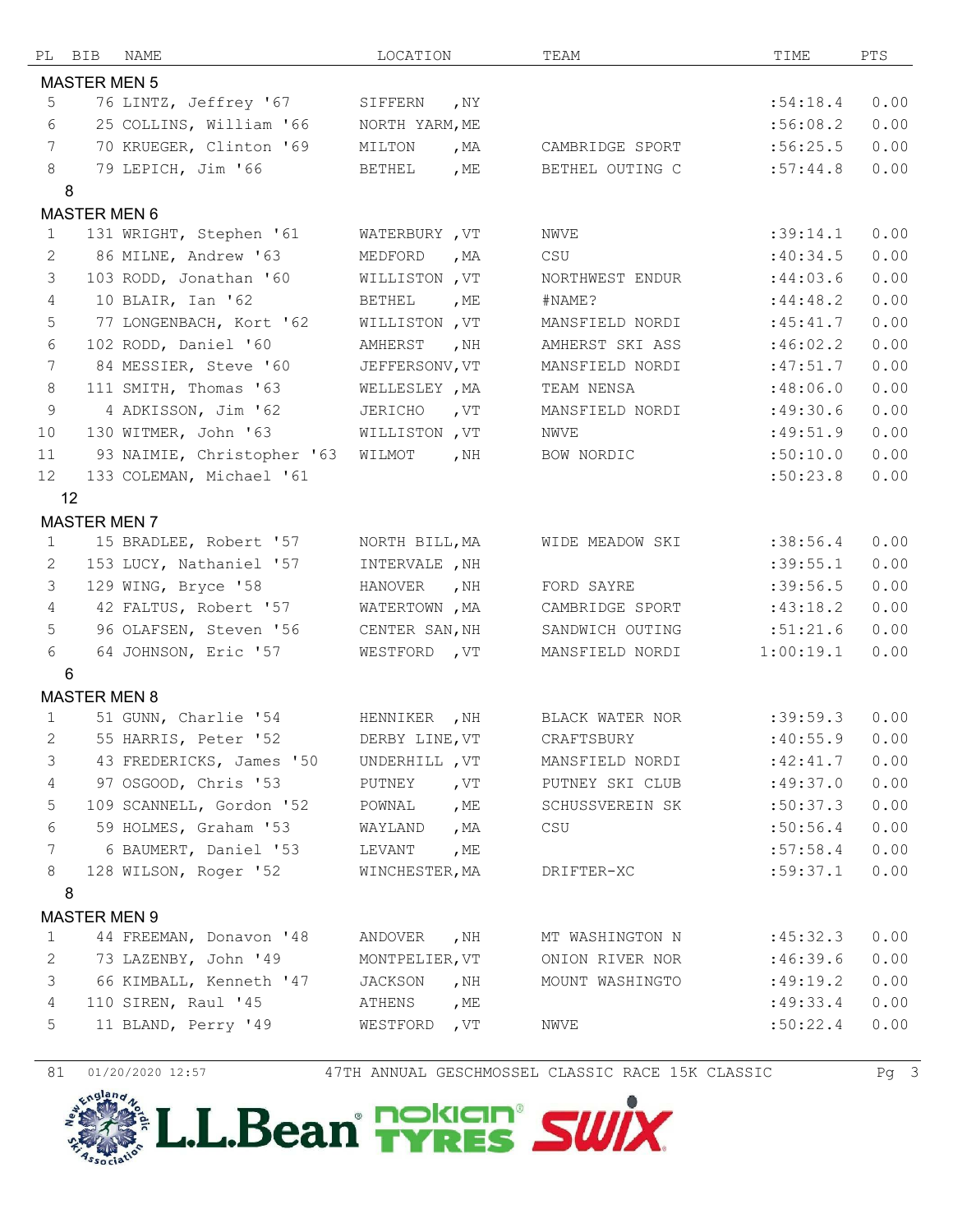